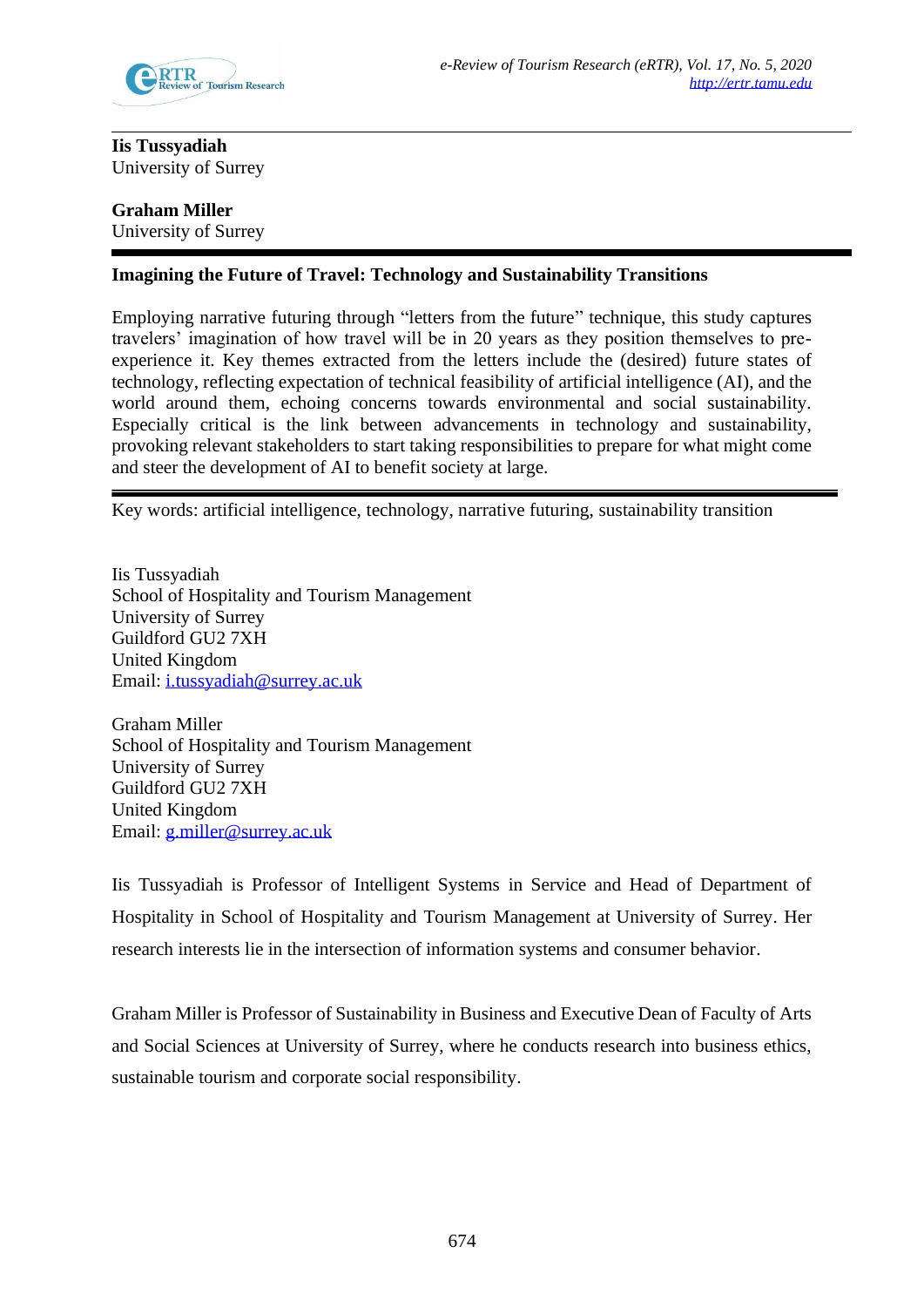

## **Introduction**

It is without doubt that artificial intelligence (AI) and its related technologies will have a substantial impact on every aspect of life. By whom, how, where, and when this impact will be felt is still the focus of an on-going debate (Floridi et al., 2018). Inherent to this debate is the considerable uncertainty with how and to what extent AI will revolutionize society, firms, employment, and life in general (Makridakis, 2017a; 2017b). Attempts to anticipate the forthcoming changes brought by AI manifest in numerous predictions, projections, and forecasts of its transformational effects in various domains (e.g., productivity, income inequality, job creation, job loss), including those that see AI as a threat to the environment and human civilization (e.g. Makridakis, 2017a; 2017b; PwC, 2019; Sarkar-Basu, 2019).

In the rapidly growing travel and tourism sector, accelerated technological progress in AI leads to innovative breakthroughs in ways companies process and transform customer (big) data (e.g. biographic, biometric, and behavioral data) into business intelligence to develop more personalized offerings, tailor recommendations, and provide high quality customer service (Chen et al., 2016; Fuchs, Höpken, & Lexhagen, 2014; Huang & Rust, 2018). Moreover, novel applications of AI are consistently introduced to the sector (Kendrick, 2019; Lineberger et al., 2018), some of which are radically new innovations (e.g., service robots, autonomous vehicles, passenger drones, automated border control systems). It is suggested that AI advancements will contribute to operational efficiency of travel companies, transform experiences of travelers, and sustain growth of the travel and tourism industry (Infosys, 2018). However, the constant introduction of novel technologies may also create societal perceptions that the future is coming at us at a faster pace (Makridakis, 2017a), prompting anxiety of how the future states of travel and tourism will look like. Therefore, exploring public visions of and attitudes toward the future will be useful to better understand the social production of expectations of technological development in travel and tourism.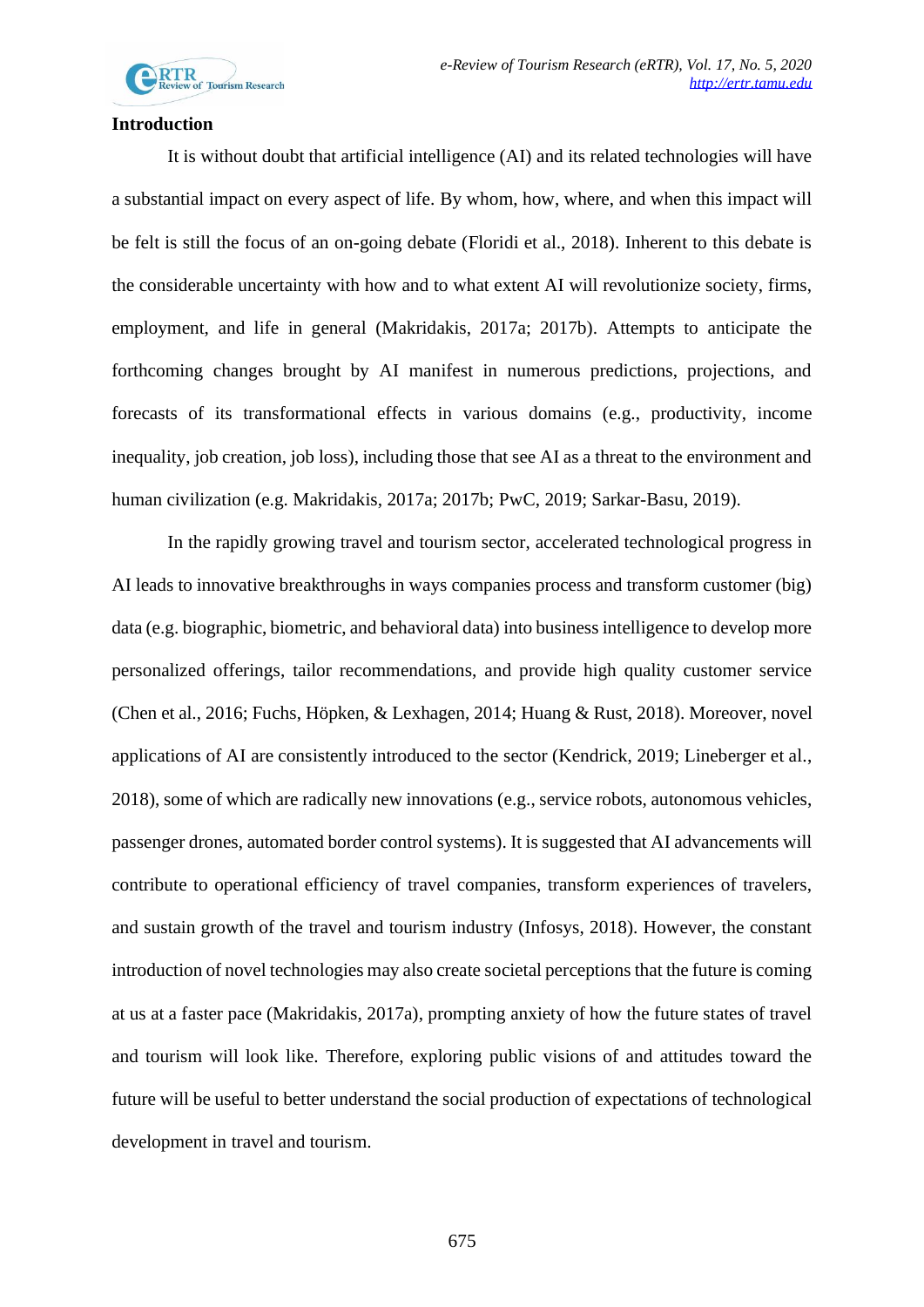

Envisioning the future is highly related to the common concept of sustainability (Kocsis, 2018) and the sociotechnical transitions needed to build a sustainable society. As suggested by Hajer and Pelzer (2018), shaping sustainability transitions requires a shift from exploring *expected futures* (i.e. an explanation of what might happen) to identifying *desirable futures* and ways to get there. This is the fundamental of *futuring*, which is "systematically thinking about the future in order to frame reasonable expectations," "to identify emerging opportunities and threats," and "to anticipate actions that will promote desirable outcomes" (Millett, 2006). This study recognizes the need to engage in futuring in order to stimulate further theoretical developments in future oriented tourism research and to build resilience in the travel and tourism industry in light of technological changes and AI revolution.

Using the method of narrative futuring (i.e., engaging in the future through storytelling), this study aims to explore consumers' visions of the future of travel, specifically targeting imaginaries and fictional expectations of how advanced travel technologies will be (i.e. technological feasibility) and how they will cast an impact on travel behaviors and experiences (i.e. technological affordance). Exploring multiple narratives about the future will help scholars, managers, and policymakers to focus on identifying desirable futures in travel and tourism and preparing ways to achieve them through research, business strategies, policies, and action plans.

## **On Futuring**

The role of technology in sustainability oriented innovation has been suggested in the literature on sustainability transitions, a fundamental transformation towards more sustainable modes of production and consumption (Kemp, 1994; Markard, Raven, & Truffer, 2012). As the pace of technological advancements continues to accelerate, futureproofing society needs more than raising awareness about future changes, including those brought by AI, but taking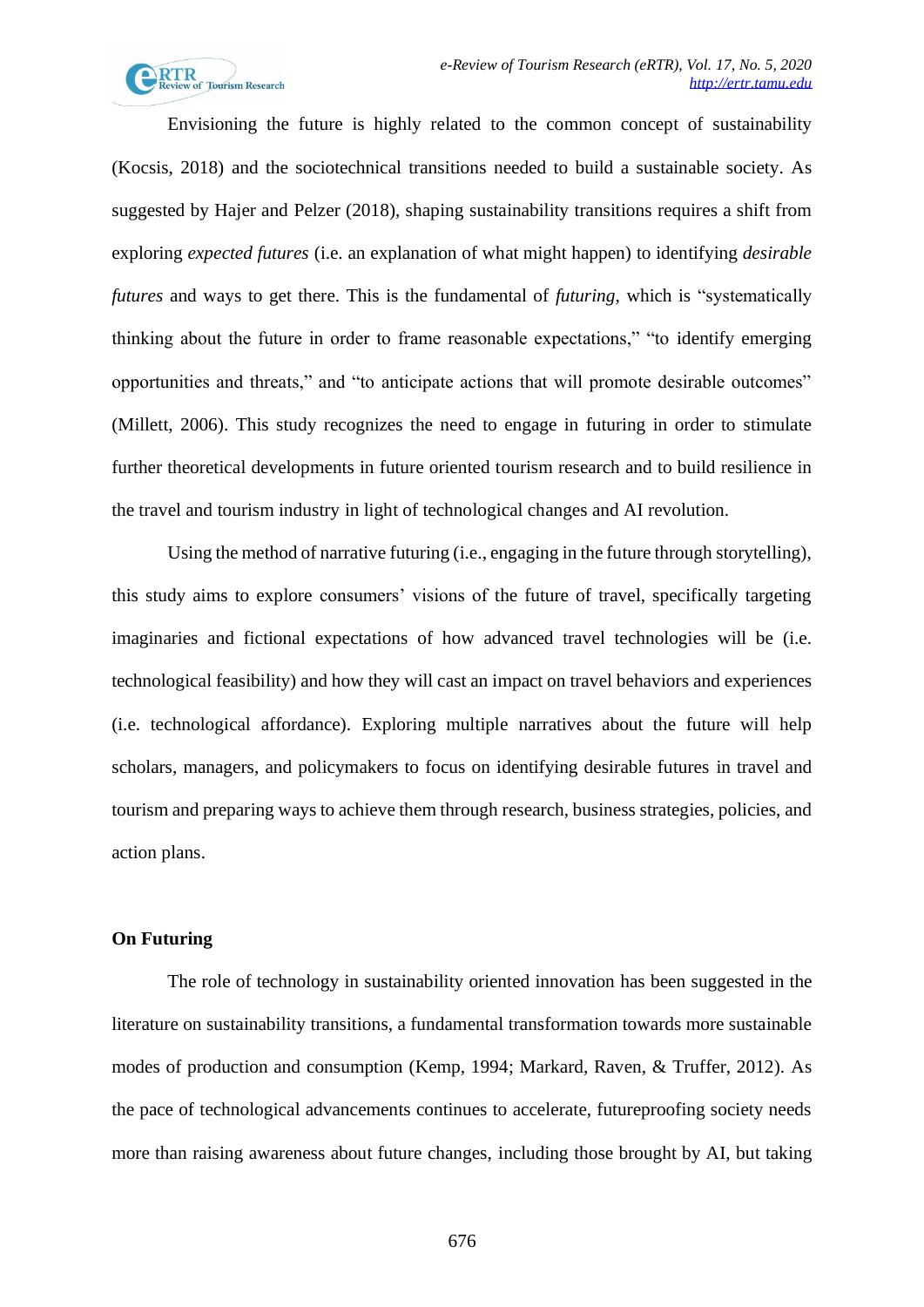

actions to consciously influence the future and shape sustainability transitions (Hajer & Pelzer, 2018). The concept (and techniques) of futuring can contribute to this direction. Social futuring characterizes social entities (e.g. a nation, an industry sector, an organization) recognizing their capability to interpret, envisage, influence, and generate future changes, and prepare for their strategic treatment (Szántó, 2018). It is akin to what Cornish (2004) terms as *productive dreaming*, where people explore future possibilities in their imagination to be able to realistically anticipate their future needs and prepare for them. Szántó (2018) further categorizes social futuring into *proactive* (i.e. interpreting, generating, and elaborating expectable future changes and preparing to influence them), *active* (i.e. preparing to neutralize the limitations of future changes and/or harness advantageous opportunities), and *reactive* (i.e. addressing the threats inherent in certain changes). For any social entity, engaging in futuring means affording a chance to create a future that will be beneficial to them (Monda, 2018).

Literature has highlighted the importance of imaginaries in the process of futuring (Hajer & Pelzer, 2018) and in sustainability transitions (Olson, 1995). As images of the future can influence behavior (Olson, 1995), it is suggested that imaginaries can have a double function: as an achievable aim and a way to achieve this aim (Hajer & Pelzer, 2018). For companies and business organizations, identifying the emerging but unarticulated "voice of the customer" is an important aspect of futuring (Millett, 2006), especially to capture trends in emerging technology, market, and customer behavior. Thus, it can be suggested that capturing collective imaginaries from customers (travelers) will be useful to set the groundwork for identifying "desired futures" in the travel and tourism field. In terms of timeline, futuring tends to take a long-term perspective in order to stimulate creativity and to avoid the risk inherent in short-term planning horizon of inviting presumptions that the future will be largely a continuation of the past, hence only requiring short-term strategies (Millett, 2006; Walton, 2008). Millett (2006) suggested at least 10 years to the future, while Walton (2008) recognizes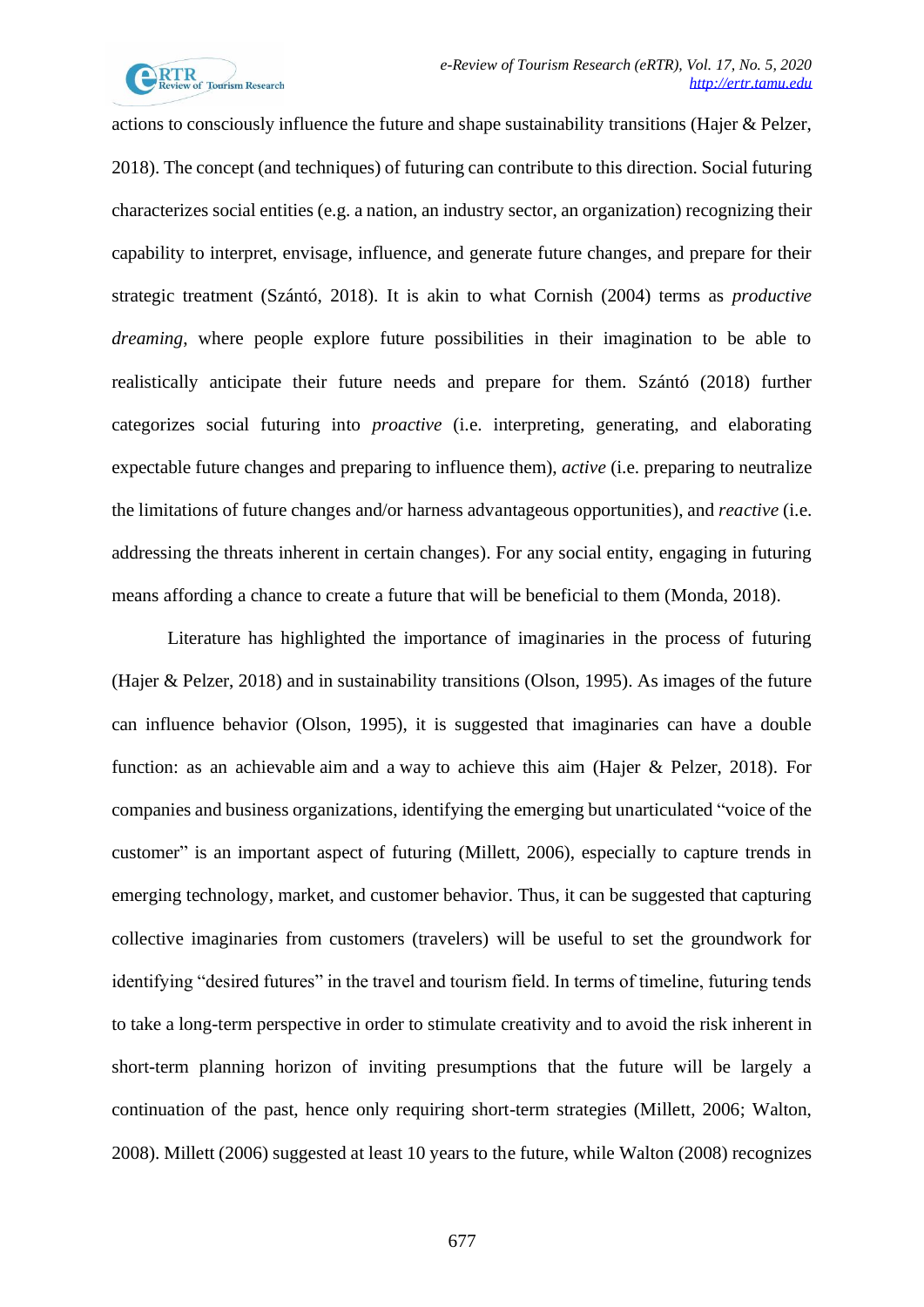

that forecasters and planners (in the context of scenario planning) typically use a time scale of 10 to 50 years ahead.

## **Methodology**

This study utilizes narrative futuring, a narrative psychological approach to imagining the future in order to anticipate change (Sools & Mooren, 2012). According to Wahle (2012), narrative futuring can be defined as "the creative process by which one uses imagination and draws upon the knowledge and experience from the past and present, in order to construct a narrative about how the future could possibly be like" (p.9). Specifically, we asked participants to write a letter (containing a minimum of 2500 characters) from a future perspective to share an imagined travel experience in the Year 2039 (20 years into the future). The timeline of 20 years to the future was selected to allow for more creative imaginaries, which should inform more flexible industry strategies (Millett, 2006). Sools, Tromp, and Mooren (2015) suggested that letters from the future are "indicative of a variety of forms through which human beings construct and understand their future selves and worlds" (p. 350). Imagining the future, by way of writing a letter, helps stimulate a reflection on own life (Wahle, 2012). By adopting this method, we thus take advantage of people's imaginative capacity to untangle the complex interplay between technological advancements and their transformative consequences on the travel and tourism industry and on travelers.

In an attempt to stimulate without limiting the imagination process, a minimal guideline was given by suggesting them to think about where they would go, how they would get there, etc. Although, it was mentioned that a special consideration may be given to how advanced technologies would have become. Participants were allowed to address the letter to anyone (e.g. a friend, unborn children, current self, the government). This paper reports findings from a random selection of 30 letters written by travelers residing in the UK and the US. In analyzing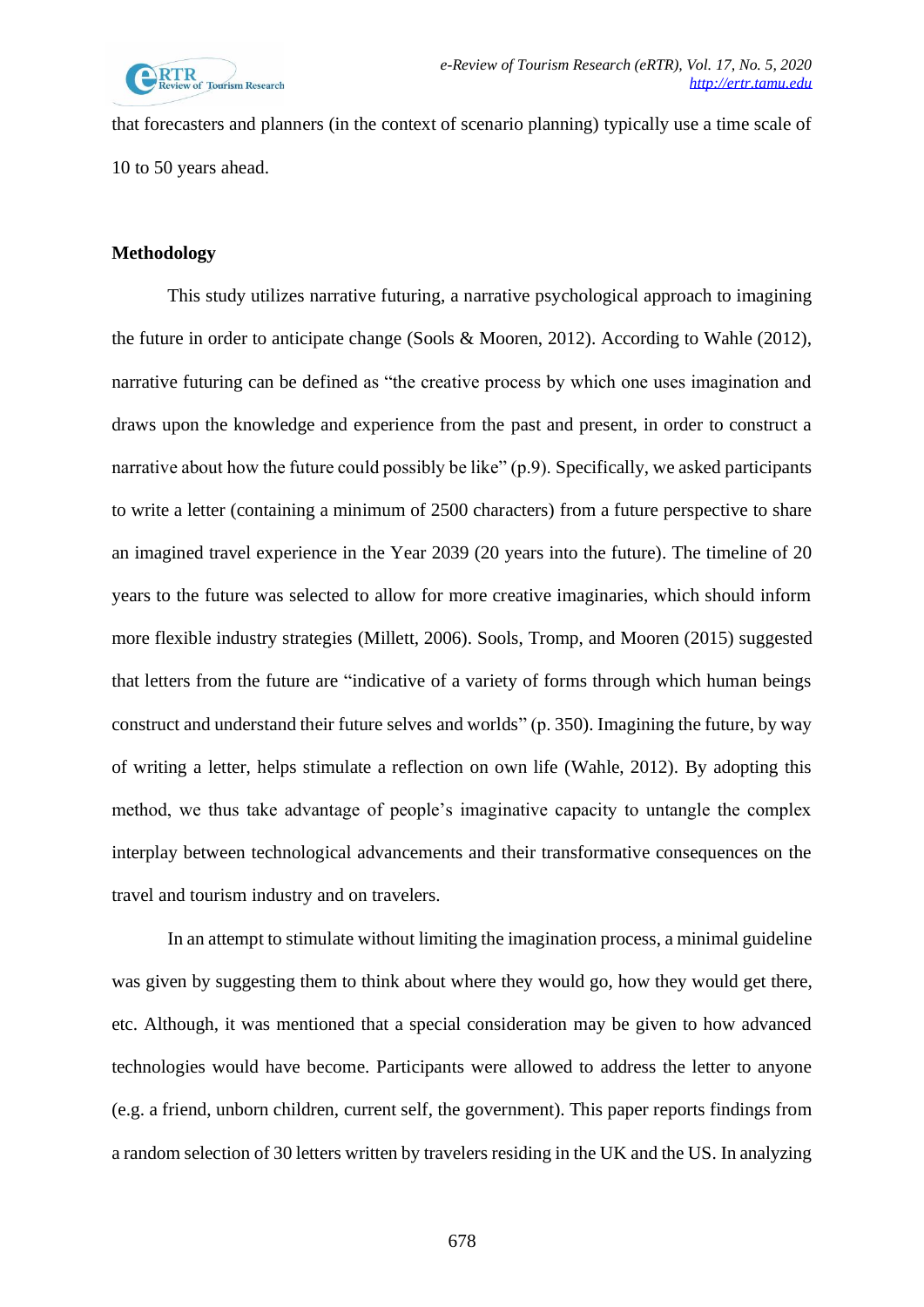

the letters, imaginaries of travel and tourism future, technological innovations, and sustainability were extracted.

## **Findings**

The letters largely follow a similar storyline with travelers describing where they are (destination), how they got there (transportation), what they see/do (attraction), how services are delivered (hospitality), and plan for the rest of the trip or other details. While technology was the main theme discussed in all letters, many travelers gave a detailed explanation about societal and environmental settings as a backdrop for their travel experience. The divide between utopian and dystopian futures, although it is not as clear-cut in many instances, provides an angle to better understand how travelers see the roles of travel (as a socioeconomic activity) and technological changes in sustainability transitions.

*Destination.* Many travelers envisioned a trip to outer space, mainly to the moon and Mars. Some described having a long-distance trip (e.g., from London to Australia) as a precursor to travel to the moon. Others described traveling to other countries; domestic travel was rarely mentioned. Specifically interesting were the underlying motives behind the destination choice. While fascination of being in a radically new environment (e.g., another planet) dominated the narratives (Excerpt 1), many also stated to escape from home (i.e., country, earth) due to deteriorating environmental conditions.

Excerpt 1: "*Having seen most places on earth because travelling is so easy these days with pods. It only takes 30 minutes in one of the new travel pods to travel to Australia which is 10,000 miles away. I decided I'd try a trip to the moon which is something I have always wanted to do.*" (Traveler, UK)

*Transportation*. The vision for destination choice was enabled by the expectations that travel will be faster and more comfortable (Excerpts 1-2). Travelers' ideas for modes of transportation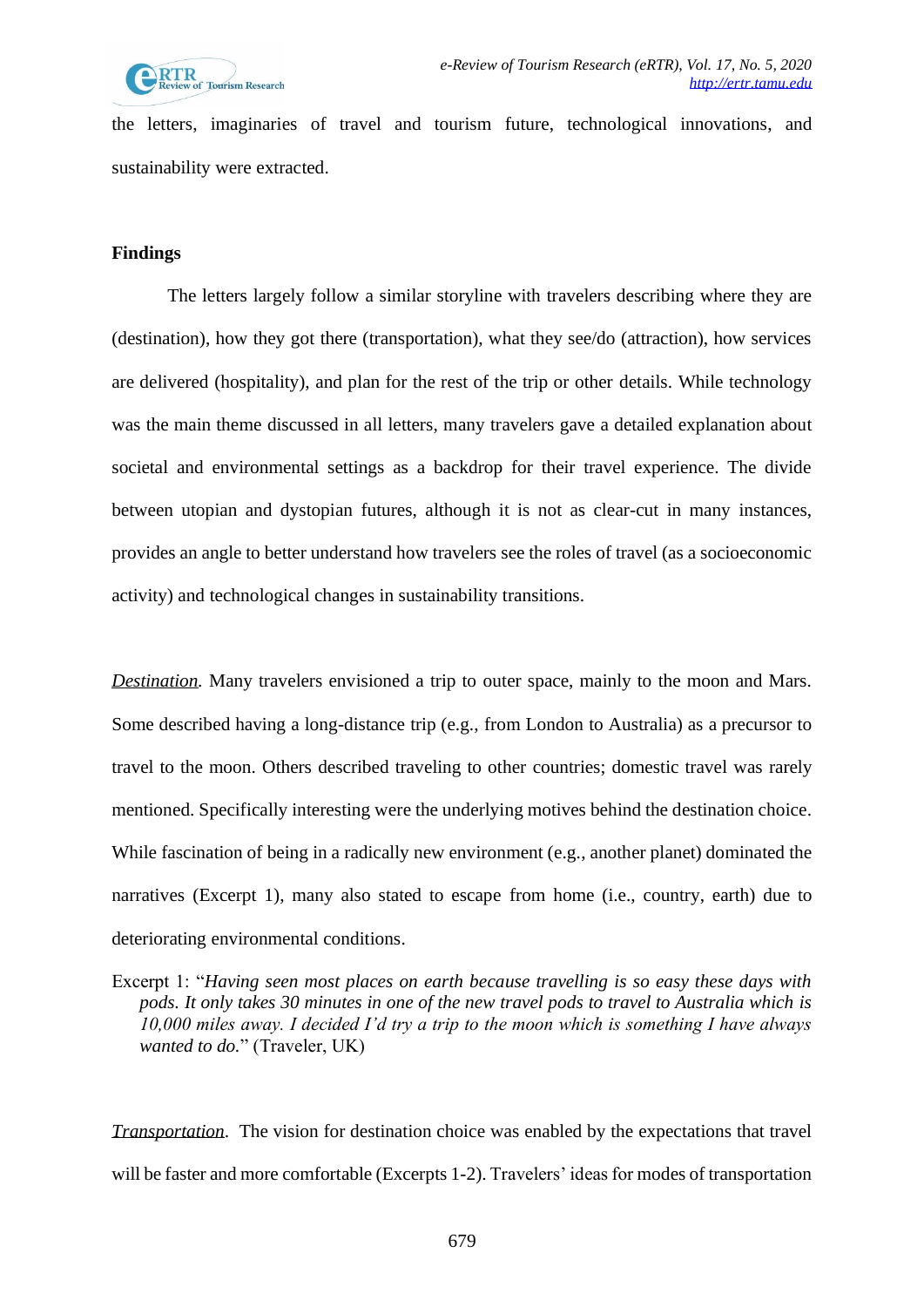

range from pods to sonic jets to teleportation. Some travelers envisaged the use of alternative sources of energy for a more sustainable transportation, including the use of odorless bio, hydrogen, and solar cell fuel. Many highlighted how traveling has become more comfortable, stating changes in the design of transport facilities and infrastructure (e.g., seats that dynamically mold to fit human bodies), and other mechanismsto remove the hassle of traveling (e.g., being put in the "stasis" mental state or on "animation mode" for the duration of travel). Dominating the discussion around local transportation within a destination was the widespread adoption of autonomous vehicles powered by AI. Very few mentioned alternative ways to travel via virtual reality to eliminate the need for physical travel, either overall (e.g., virtual tours to Mars) or for portions of travel (e.g., parts of a tour; Excerpt 3).

- Excerpt 2: "*I* [...] was able to book a sonic jet flight. The flight was so fast, it only took 2 hours *to arrive in Argentina, from London, and it was so comfortable! The seats were luxurious and there was food and drink available on tap during the flight from an extensive in-flight menu presented on a screen, you just pressed what you wanted and it was delivered to your seat through a tube*." (Traveler, UK)
- Excerpt 3: "*A highlight of our stay has been the virtual tours of places lower down on our itinerary that we would have been able to fit in and they were almost like the real thing only from the comfort of our hotel room or relaxing by the pool.*" (Traveler, UK)

*Attraction and activities.* With many travelers seemingly selected novel destinations to travel to, most letters described sightseeing (e.g., a "*subterranean bot tour*", "*a special trip in the old fashioned moon rover type vehicle that Aldrin and Armstrong used backs in 1969*") and dining as dominant activities. Some travelers mentioned participation in events and/or being part of specific missions (e.g., research, volunteering), with references to enabling technologies and environmental settings (e.g., "*as most of the world is now under water*").

*Hospitality*. Automation dominated the discussion around how services are delivered in the future. References to robots, bots, and AI assistants were found in almost all letters (e.g. Excerpt 4). Some travelers went on details in describing service touchpoints that are automated,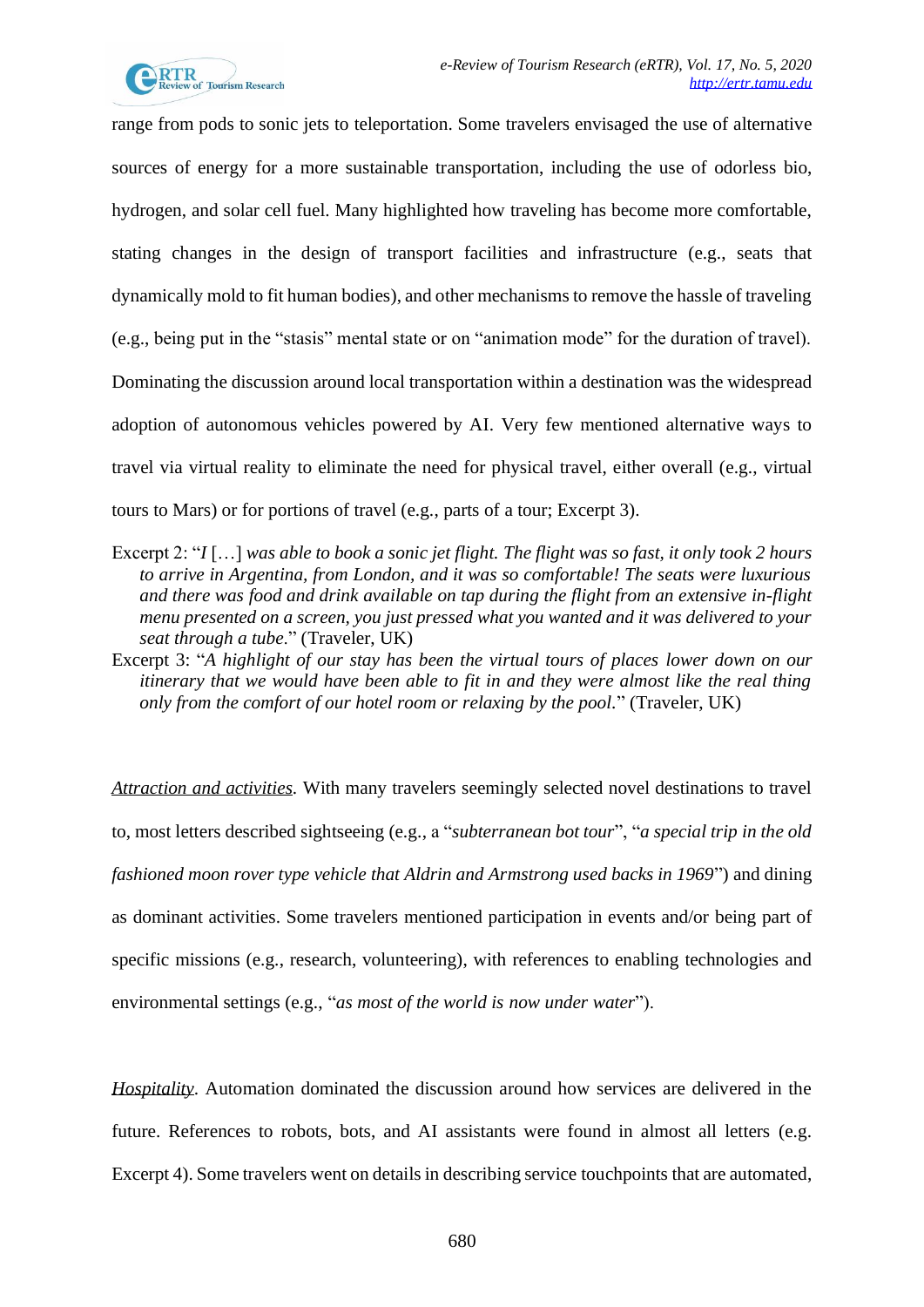

such as ordering and payment system. Especially important was the different enabling technologies envisioned by the travelers, all of which are powered by AI: DNA login system, biometric recognition (face, voice, earlobe, iris/retina), etc. The benefits of automation in service identified by travelers included safety and security (i.e., less risk of identity theft) and convenience (e.g., less time queueing).

Excerpt 4: "*The Mars-tel Comfort Suites are a stroke of genius. Not one human employee to pay or provide healthcare to. All the travel-bots fully service the customers. They cook, clean, provide medical help and assistance in various forms. They even fix themselves!"* (Traveler, US)

*AI Revolution*. The visions for what might come in terms of technological change pointed towards AI revolution; automated AI systems become ubiquitous and underpin the mechanism of almost all aspects of travel and tourism. As expected, since these imaginaries came from travelers, customer-facing AI systems were referred to in most letters, especially AI assistants. While most travelers described AI systems specifically designed for travel facilitation (Excerpt 5), some suggested having smart systems as "life" assistants. Excerpt 6 presents the darker side

of the future (i.e., simulated life experiences), reflecting negative outcomes of technological

progress in AI.

- Excerpt 5: "*I found out that I'd be assigned an AI companion to serve as my personal assistant and answer all my questions on the trip. That was wonderful! I was also given a data connection to talk to the AI meal planner to describe my dietary do's, don'ts, and desires. The meal planner assured me that the meals on board the cruiser would be spectacular, and they were.*" (Traveler, US)
- Excerpt 6: "*It is easy to holiday abroad now because all reality has disappeared and artificial intelligence and artificial reality is there for us at the press of a button. I sit here getting fatter and fatter because I don't have to walk anywhere anymore and getting all my food and drink delivered. You just sit here in a darkened room where one whole wall is a giant screen so it gives the impression of being in vast surroundings. There are air vents which produce various smells to go along with the sights you are viewing. Your temperature is adjusted to give you an idea of the weather conditions you are looking at. You can even have rain in your room courtesy of overhead sprinklers which you can control with a blue button*." (Traveler, UK)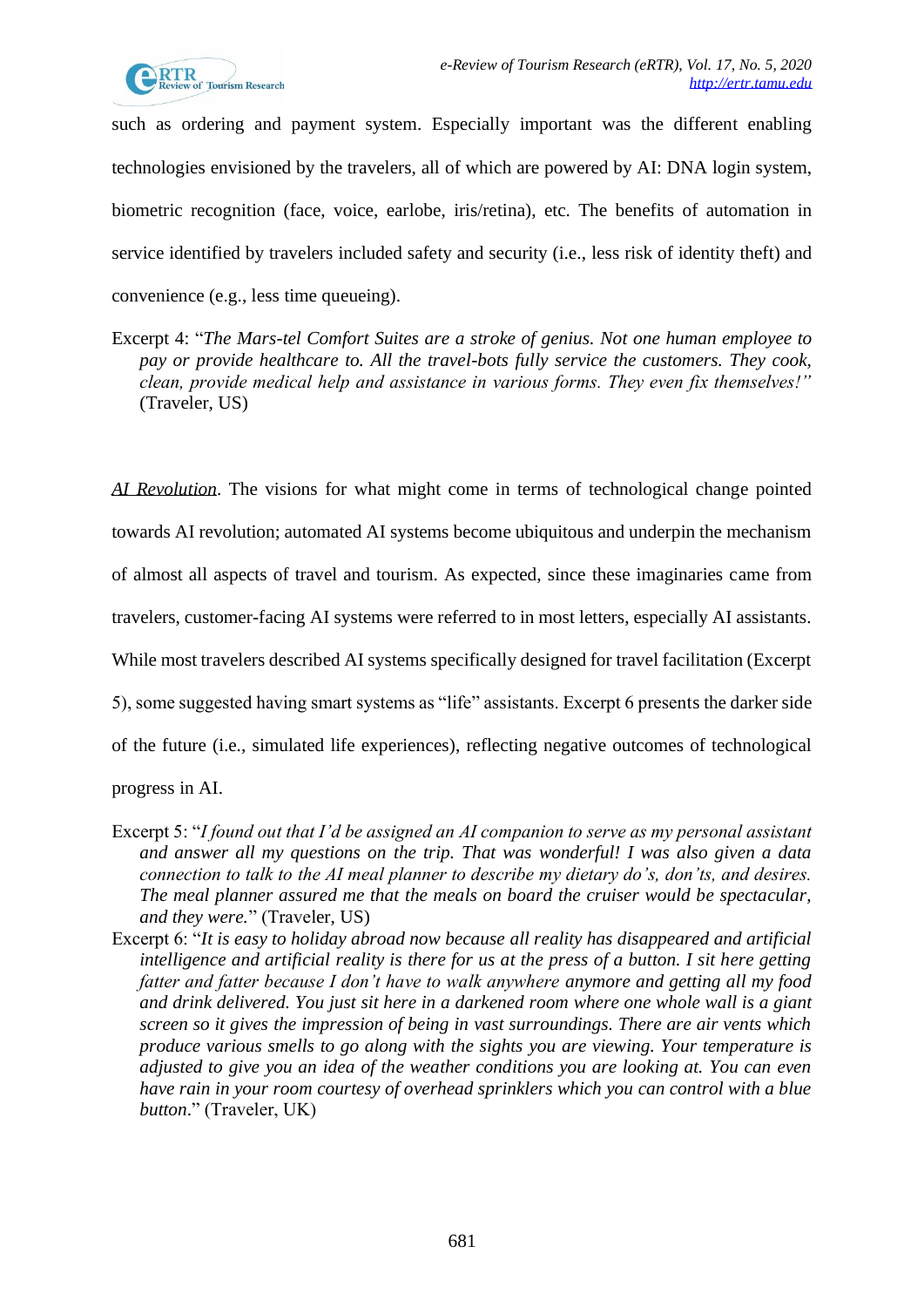

*Environment*. While the descriptions of destination, transportation, and attraction could be triggered the guidelines given in the instruction, key findings from the narratives are travelers' imagination of the future states of the world around them, reflecting the hopes and fears associated with such issues as climate change, global warming, overpopulation, and social disintegration. These discussions went beyond imagining temporary travel (i.e., visiting new places), to envisioning life after possible severe degradation of living conditions on earth (Excerpts 7-8). Traces of hopes were also found as travelers imagined the development of technological solutions to solve issues in areas lacking vital resources to sustain human life (Excerpt 9).

- Excerpt 8: "*I was talking to some people who were on an expedition to Mars to try and colonise it. They say it can be done but people will have to stay indoors all the time, but that won't matter because in a few years it will be the same on earth*." (Traveler, UK)
- Excerpt 9: "*Drip irrigation has worked a miracle, the technology which takes water vapour from space and* turns *into droplets has made sure there is abundance of food on the moon*." (Traveler, UK)

## **Conclusion and Implications**

The findings from this preliminary analysis demonstrated some extreme states of the future of travel: utopian and dystopian futures. Travelers' imagination was seemingly shaped by expectations of technological progress and innovation as well as relevant environmental and social forces pertaining to sustainability. For example, travelers envisioned being able to travel to the moon in 20 years not only because the technology would have made this possible, but also because other societal and environmental problems on earth would have created a pressure for us to find new opportunities for work, business, and leisure, and, even further, to find alternative places to sustain life and human civilization. Somewhere in between those utopian and dystopian futures lies the desired state of travel and tourism, enabled by advancements in AI, that is beneficial to travelers, firms, organizations, and society at large.

Excerpt 7: "*The Airbnb is run by a Chinese family who were sent here when China was overpopulated in the 2020s and they moved to the moon…"* (Traveler, UK)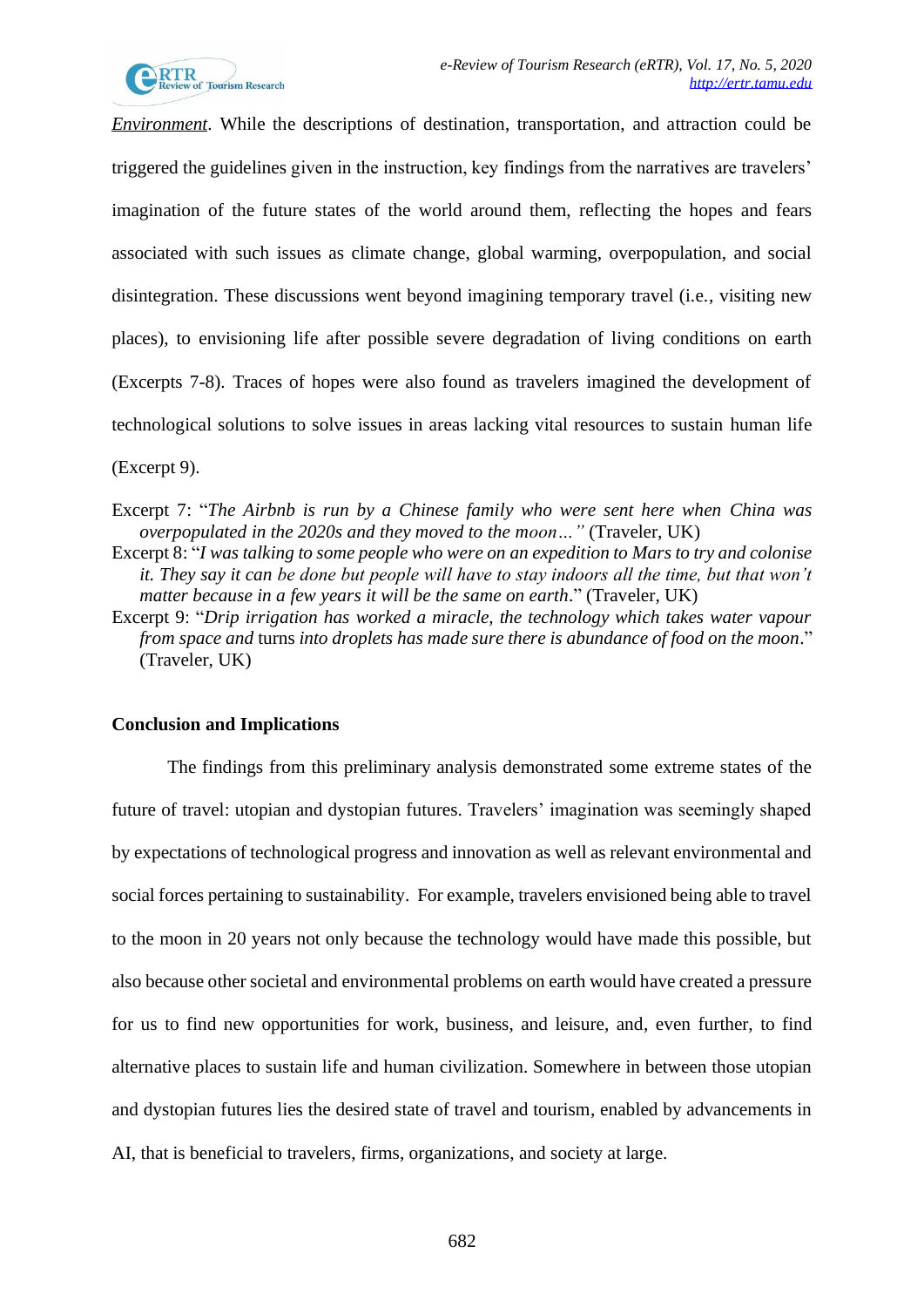While further research will be needed to paint a more realistic image of a desired future of travel and tourism, some of the characteristics of this future can be extracted from the letters. These include expectation to remove frictions while traveling (e.g., faster, more comfortable travel, automated processing of services), to introduce novel tourism experiences (both through physical travel and virtual/augmented experiences), and to encourage living in harmony with the environments. These are areas where innovations in AI and related technologies can contribute most.

The findings from this study contribute to provoke relevant stakeholders in travel and tourism field to rethink their strategies to prepare for possible implications of technological innovations and to find ways to design sociotechnical systems supporting sustainability transitions. Further research is necessary to identify collective imagination of the future, adding to the travelers' perspectives. Action research in collaboration with industry players and policymakers will be important to perform futuring by formulating action plans and strategies to ensure the industry will play a positive role in fostering sustainability. As highlighted in Excerpt 10, the reality where automation fully replaces seemingly mundane (authentic) experiences, such as taking a shower, does not seem so far away. It is recognized that both technological innovations and pressure on resources (i.e., lack of water) can contribute to this reality. The question becomes whether we head towards it or steer away from it and how.

Excerpt 10: "*We are on the 100th floor with a sea view. But get this, there is no food auto serve or auto clothes wash and best of all no sonic shower. Would you believe it, we have to shower with real water, that sounds like fun."* (Traveler, UK)

## **References**

- Aczél, P. (2018). Social futuring a discursive-conceptual framework. *Society and Economy*, 40, 47-75.
- Chen, H., Schütz, R., Kazman, R., Matthes, F. (2016). Amazon in the Air: Innovating with big data at Lufthansa. *2016 49th Hawaii International Conference on System Sciences (HICSS)*, Koloa, HI, 2016, pp. 5096-5105. doi: 10.1109/HICSS.2016.631
- Cornish, E. (2004). *Futuring: The Exploration of the Future*. Bethesda, MD: World Future Society.